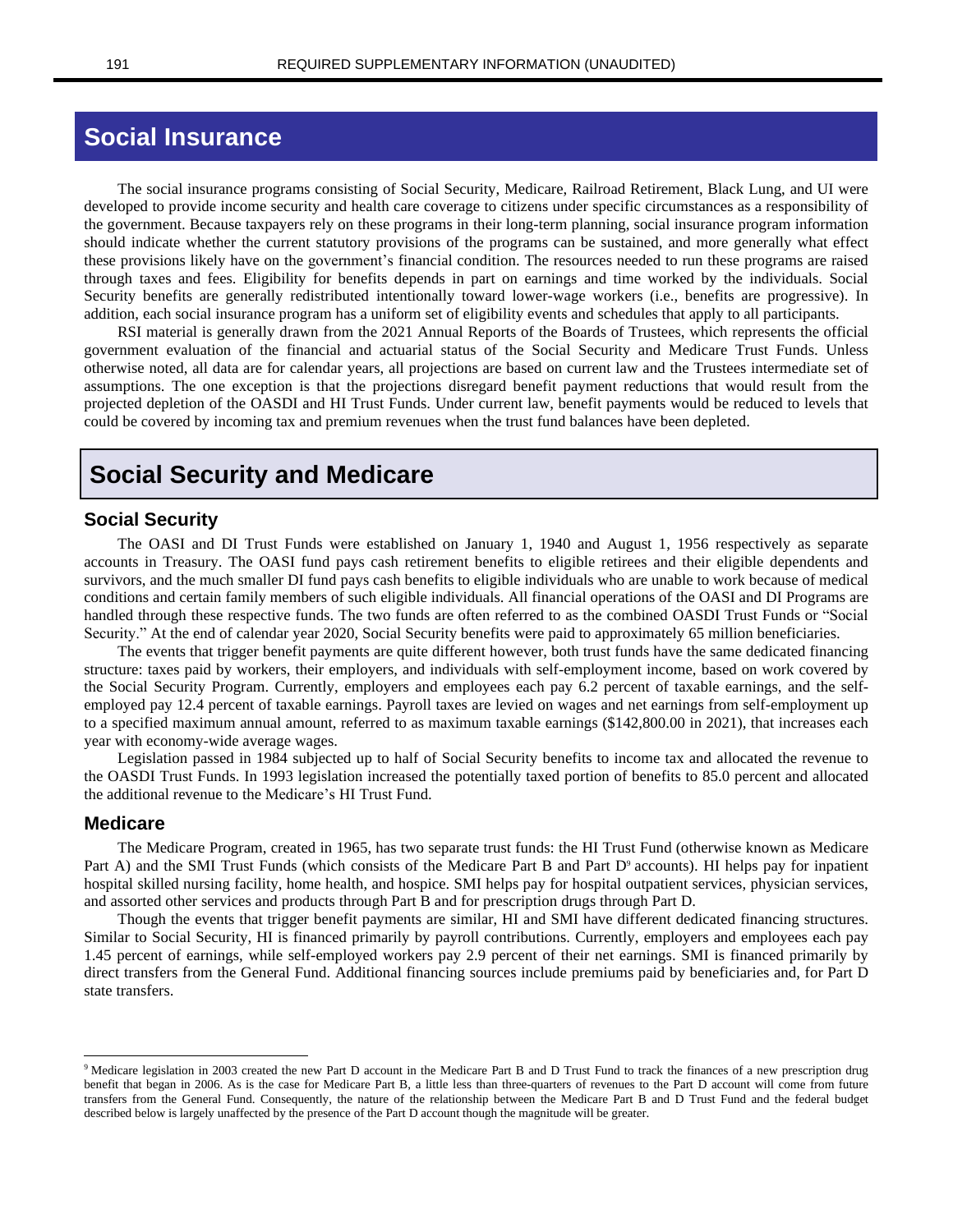

## **Social Security, Medicare, and Government-wide Finances**

- Other Government Transfers: Intra-governmental transfers to the Medicare "Parts B and D" Trust Fund from other government accounts.
- Surplus Borrowed: Program revenue loaned to the General Fund and treated as if it borrowed the money from the public
- Interest Credited: Interest earned when the excess of program revenue over expenses is loaned to the General Fund becoming a future obligation to the General Fund.

The current and future financial status of the separate Social Security and Medicare Trust Funds is the focus of the Social Security and Medicare Trustees' Reports, a focus that may appropriately be referred to as the "trust fund perspective." In contrast, the government primarily uses the budget concept, appropriately referred to as the "budget perspective" or the "government-wide perspective" as the framework for budgetary analysis and presentation. It represents a comprehensive display of all federal activities, regardless of fund type or on- and off-budget status and has a broader focus than the trust fund perspective. Social Security and Medicare are among the largest expenditure categories of the U.S. federal budget. This section describes the important relationship between the trust fund perspective and the government-wide perspective.

Figure 1 is a simplified depiction of the interaction of the Social Security and Medicare Trust Funds with the rest of the federal budget.<sup>10</sup> The boxes on the left show sources of funding, those in the middle represent the trust funds and other government accounts, including the General Fund into which that funding flows, and the boxes on the right show simplified expenditure categories. The figure is intended to illustrate how the various sources of program revenue flow through the budget to beneficiaries. The general approach is to group revenues and expenditures that are linked specifically to Social Security and/or Medicare separately from those for other government programs.

Each of the trust funds has its own sources and types of revenue. With the exception of General Fund transfers to Medicare Parts B and D, each of these revenue sources represents revenue from the public that is dedicated specifically for the respective trust fund and cannot be used for other purposes. In contrast, personal and corporate income taxes as well as other revenue go into General Fund and are drawn down for any government program for which Congress has approved spending.<sup>11</sup> The Medicare SMI Trust Fund is shown separately from the Social Security OASDI Trust Funds and the Medicare HI Trust Fund to highlight the unique financing of Medicare Parts B and D. Currently, it is the only one of the programs that is funded through transfers from the General Fund. The transfers are automatic and; their size depends on

 $10$  The federal budget encompasses all government financing and is synonymous with a government-wide perspective.

<sup>&</sup>lt;sup>11</sup> Other programs also have dedicated revenues in the form of taxes and fees (and other forms of receipt) and there are a large number of dedicated trust funds in the federal budget.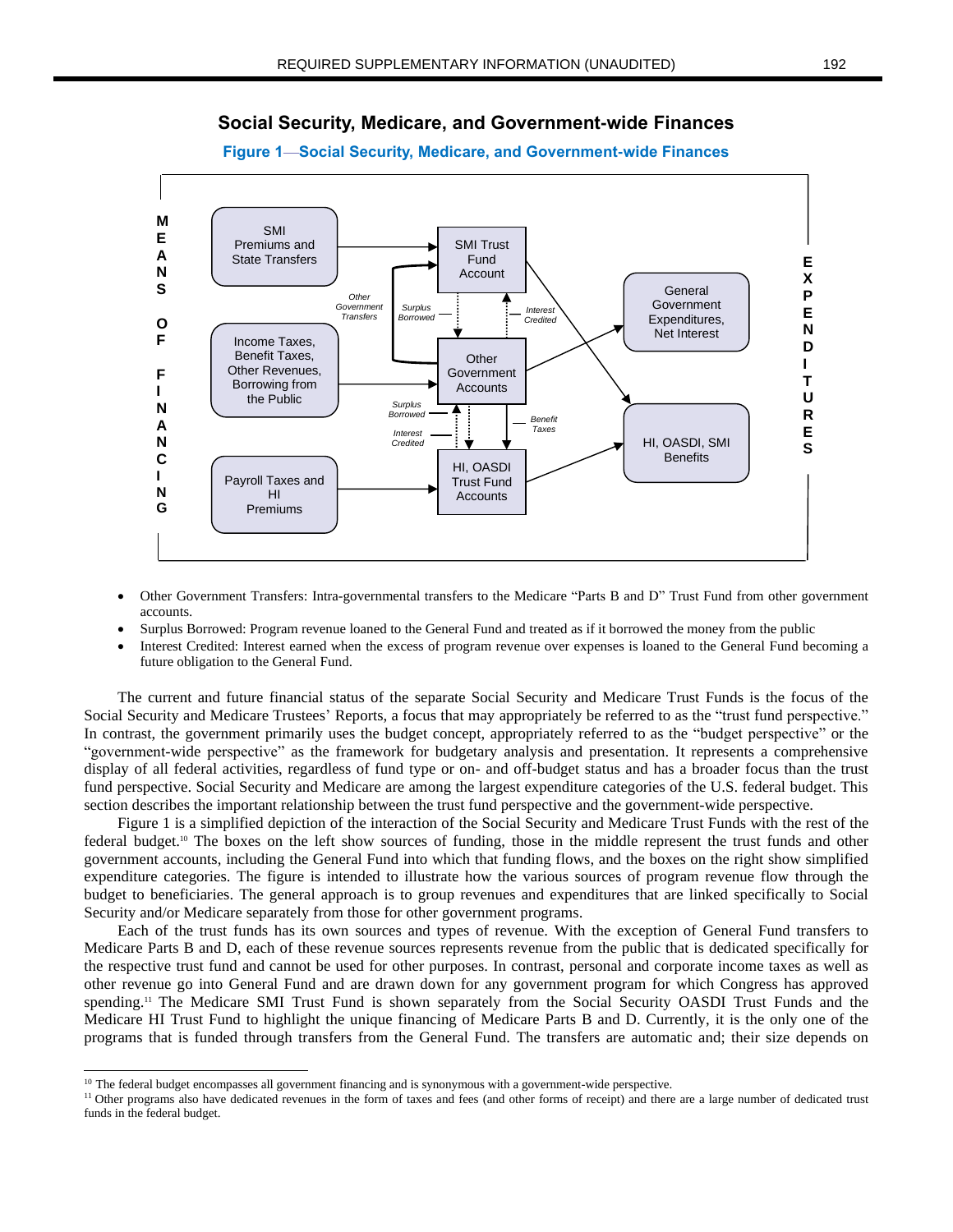program expenses, not on how much revenue comes into Treasury. If General Fund revenues become insufficient to cover both the mandated transfer to Medicare Parts B and D and expenditures on other general government programs, Treasury needs to borrow to make up the difference. In the longer run, if transfers to Medicare Parts B and D increase beyond growth in general revenues is as projected, then Congress must either raise taxes, cut other government spending, reduce Medicare Parts B and D benefits, or borrow even more.

Intra-governmental transfers (surplus) is a form of "borrowing/lending" between the government accounts. How loans from the trust funds to the General Fund and later repayments of those loans affect tax income and expenditures of the General Fund is uncertain. Two extreme cases encompass the possibilities. At one extreme, each dollar the trust funds loan to the General Fund might reduce borrowing from the public by a dollar at the time the loan is extended, in which case the General Fund could repay all trust fund loans by borrowing from the public without raising the level of public debt above the level that would have occurred in the absence of the loans. At the other extreme, the trust fund loans result in additional largess (i.e., higher spending and/or lower taxes) in General Fund programs at the time the loans are extended, but ultimately that additional largess is financed with additional austerity (i.e., lower spending and/or higher taxes). The actual impact of trust fund loans to the General Fund and their repayment on General Fund programs is at one of these two extremes or somewhere in between.

Actual dollar amounts roughly corresponding to the flows presented in Figure 1 are shown in the following table for FY 2021. From the government-wide perspective, only revenues received from the public and state transfers less expenditures made to the public are important for the final balance. From the trust fund perspective which is captured in the bottom section of each of the three trust fund columns, revenue also includes amounts transferred from the General Fund and interest earned from the lending/borrowing activity between the General Fund and the trust funds. Transfers to the SMI Program from the General Fund are obligated under current law and therefore, appropriately viewed as revenue from the trust fund perspective.

| <b>Trust Funds</b>                              |       |                |                          |         |                  |                         |  |
|-------------------------------------------------|-------|----------------|--------------------------|---------|------------------|-------------------------|--|
| (In billions of dollars)                        | HI    | <b>SMI</b>     | <b>OASDI</b>             | Total   | <b>All Other</b> | Total <sup>1</sup>      |  |
| Payroll taxes and other public revenues:        |       |                |                          |         |                  |                         |  |
|                                                 | 324.1 | $\blacksquare$ | 1,007.1                  | 1,331.2 |                  | 1,331.2                 |  |
|                                                 | 5.7   | 129.7          |                          | 135.4   |                  | 135.4                   |  |
|                                                 |       | 14.6           | $\overline{\phantom{a}}$ | 14.6    | 2,564.8          | 2,579.4                 |  |
|                                                 | 329.8 | 144.3          | 1,007.1                  | 1,481.2 | 2.564.8          | 4,046.0                 |  |
| Total expenditures to the public <sup>2</sup>   | 331.9 | 510.8          | 1,134.8                  | 1,977.5 | 4,840.7          | 6,818.2                 |  |
| Net results for budget perspective <sup>3</sup> | (2.1) | (366.5)        | (127.7)                  | (496.3) |                  | $(2,275.9)$ $(2,772.2)$ |  |
| Revenues from other government                  |       |                |                          |         |                  |                         |  |
| accounts:                                       |       |                |                          |         |                  |                         |  |
|                                                 | 1.4   | 448.2          | $\blacksquare$           | 449.6   | (449.6)          |                         |  |
|                                                 | 2.4   | 2.1            | 73.3                     | 77.8    | (77.8)           |                         |  |
|                                                 | 3.8   | 450.3          | 73.3                     | 527.4   | (527.4)          |                         |  |
| Net results for trust fund perspective 3        | 1.7   | 83.8           | (54.4)                   | 31.1    | N/A              | N/A                     |  |

## **Revenues and Expenditures for Medicare and Social Security Trust Funds and the Total Federal Budget for the Fiscal Year ended September 30, 2021**

<sup>1</sup>This column is the sum of the preceding two columns and shows data for the total federal budget. The figure \$2,772.2 billion was the total federal deficit in FY 2021.

<sup>2</sup> The OASDI figure includes \$4.9 billion transferred to the RRB for benefit program payments and is therefore an expenditure to the public.

<sup>3</sup> Net results are computed as revenues less expenditures.

Transfers and interest credits received by the trust funds appear as a negative entry under "all other" and column is offset when summed for the total budget.

Note: "N/A" indicates not applicable.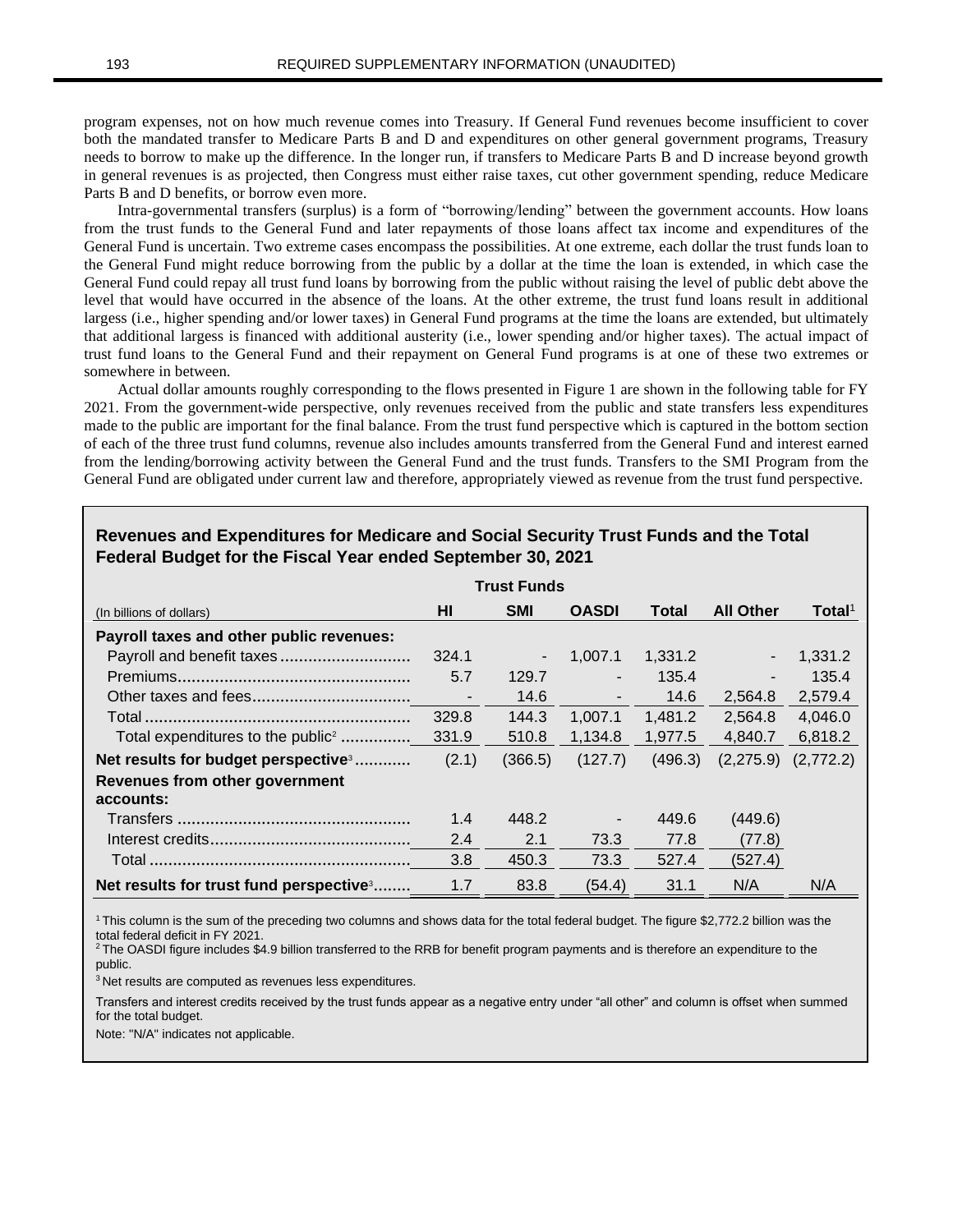Medicare Part A: Government-wide perspective-difference between expenditures made to the public and revenues was \$2.1 billion. Trust fund perspective-after revenues from transfers and interest from the General Fund, revenues exceeded expenditures by \$1.7 billion.

Medicare Parts B and D: Government-wide perspective-difference between expenditures made to the public and revenues was \$366.5 billion resulting in a net draw on the overall budget balance. Trust fund perspective-after revenues from transfers and interest from the General Fund, revenues exceeded expenditures by \$83.8 billion.

Social Security: Government-wide perspective-difference made to the public and revenues was \$127.7 billion. Trust fund perspective-after revenues from transfers and interest from the General Fund, expenditures exceeded revenues by \$54.4 billion.

### **Cash Flow Projections**

*Economic and Demographic Assumptions*. The Boards of Trustees of the OASDI and Medicare Trust Funds provide in their annual reports to Congress short-range (10-year) and long-range (75-year) actuarial estimates of each trust fund. Because of their inherent uncertainty in estimating 75 years into the future, the boards use three alternative sets of economic and demographic assumptions to show a range of possibilities. The economic and demographic assumptions used for the most recent set of intermediate projections for Social Security and Medicare are shown in the demographic and economic assumption section of Note 25—Social Insurance.

*Worker-to-Beneficiary Ratio*. For the most part, current workers' pay for current benefits. The relatively smaller number of persons born after the Baby Boom will therefore finance the retirement of the Baby Boom generation. Chart 1 shows the estimated number of covered workers per OASDI beneficiary using the Trustees intermediate assumptions. Covered workers are persons having earnings creditable for OASDI purposes based on wages in covered employment or income from covered self-employment. The estimated number of workers per beneficiary declines from 2.7 in 2020 to 2.1 in 2095. A similar demographic pattern confronts the Medicare Program. In 2020 every HI beneficiary had about 2.9 workers to pay for his or her benefit and continues to decline until there are only 2.2 workers per beneficiary by 2095.





### **Social Security Projections**

Income and Expenditures as a Percent of Taxable Payroll. Chart 2 shows annual non-interest income and expenditures expressed as percentages of taxable payroll. Estimated cost started to exceed income including interest in 2021. Estimated cost, expressed as a percentage of taxable payroll, increases through about 2078 and then slightly declines through the end of the 75-year period. The estimated income at the end of the 75-year period is sufficient to cover 74.0 percent of the estimated cost.

In any year, to meet all OASDI cost on a timely basis, the combined OASI and DI Trust Funds will need to redeem Treasury securities. This redemption differs from the situation of prior years when the combined OASI and DI Trust Funds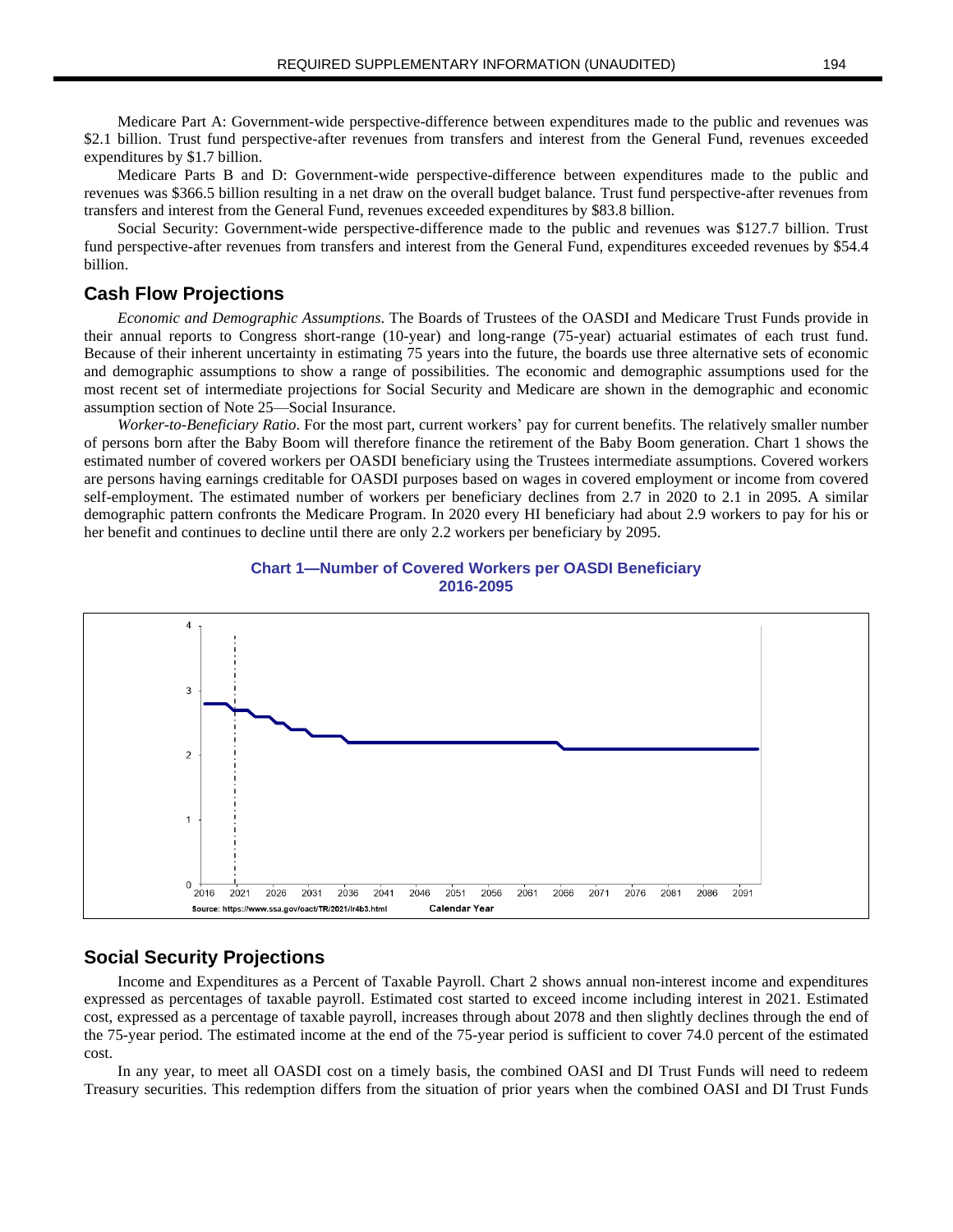had been net lenders to the General Fund. Because the program lacks the authority to borrow to continue paying benefits, benefit payments would be limited to the available noninterest income.

Solvency could be achieved by: 1) increasing revenue equivalent to an immediate and permanent payroll tax rate increase of 3.36 percent points; or by 2) reducing scheduled benefits by an amount equivalent to an immediate and permanent reduction of about 21.0 percent applied to all current and future beneficiaries, or about 25.0 percent if the reductions were applied only to newly entitled beneficiaries. Alternatively, some combination of tax increases and benefit reductions could be adopted.





*Income and Expenditures as a Percent of GDP.* Chart 3 shows estimated annual non-interest income and expenditures, expressed as a percent of GDP. Analyzing these cash flows in terms of percentage of the estimated GDP, which represents the total value of goods and services produced in the U.S., provides a measure of the cost of the OASDI program in relation to the size of the national economy that must finance it.

In calendar year 2020, OASDI cost was about \$1.1 trillion, which was about 5.3 percent of GDP. The cost of the program (based on current law) rises to a peak of 6.2 percent of GDP in 2077, then declines to 5.9 percent by 2095. The increase from 2021 to 2039 is projected to occur as baby boomers continue to become eligible for OASDI benefits, lower birth rates result in fewer workers per beneficiary, and beneficiaries continue to live longer.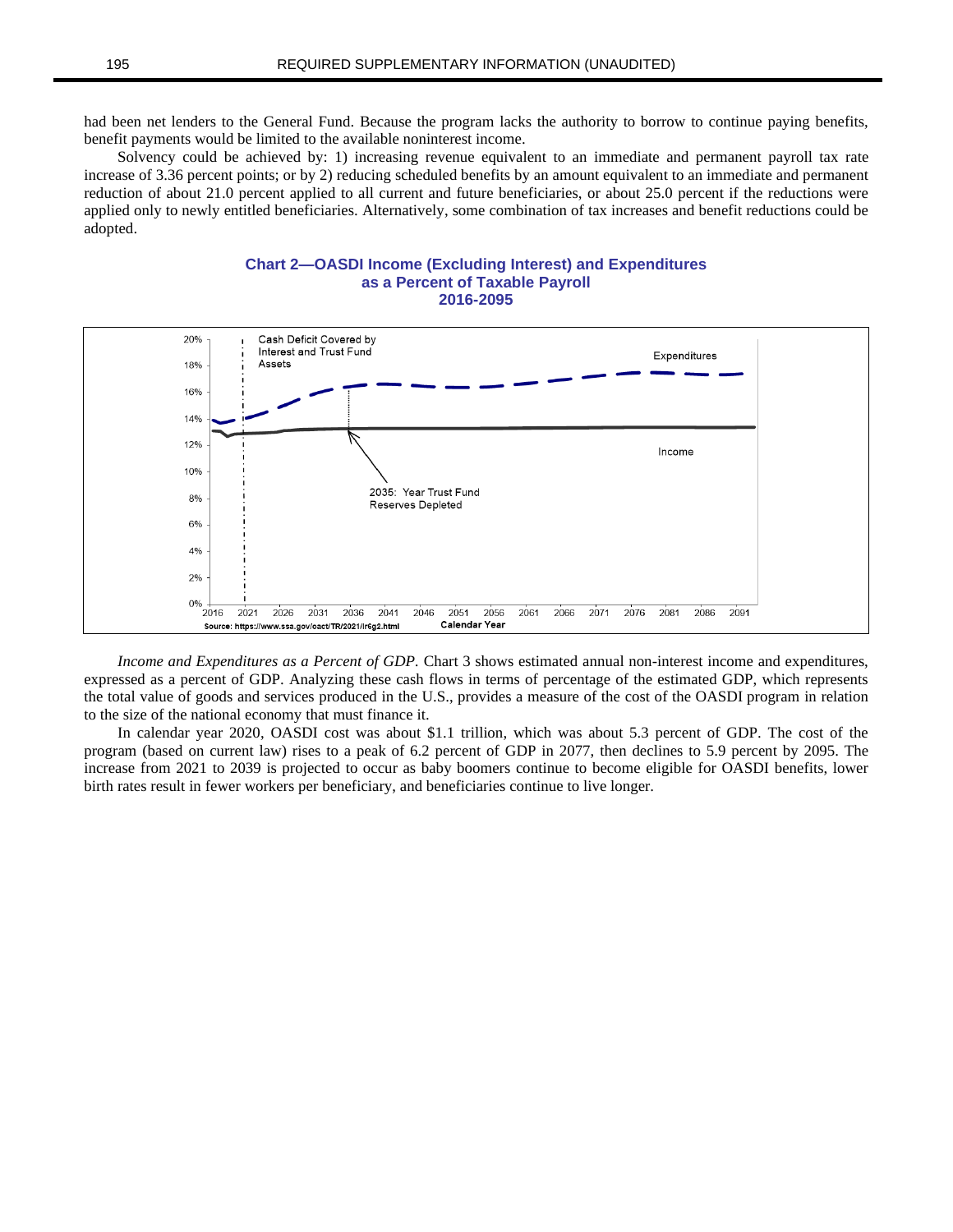

**Chart 3—OASDI Income (Excluding Interest) and Expenditures as a Percent of GDP 2016-2095**

#### **Medicare Projections**

*Medicare Legislation.* The projections presented here are based on current law, certain features of which may result in some challenges for the Medicare program. In 2010 the PPACA was signed into law and contains the most significant changes to health care coverage since the *Social Security Act*. The PPACA provided funding for the establishment of a Center for Medicare and Medicaid Innovation to test innovative payment and service delivery models to reduce program expenditures while preserving or enhancing the quality of care furnished to individuals. If the health sector cannot transition to more efficient models of care delivery and if the provider reimbursement rates paid by commercial insurers continue to be based on the same negotiated process used to date, then the availability, particularly with respect to physician services, and quality of health care received by Medicare beneficiaries would, under current law, fall over time compared to that received by those with private health insurance.

Incorporated in these projections is the sequestration of non-salary Medicare expenditures as required by the following laws:

- *Budget Control Act of 2011* (P.L. 112-25, enacted on August 2, 2011), as amended by the *American Taxpayer Relief Act of 2012* (P.L. 112-240, enacted on January 2, 2013);
- *Continuing Appropriations Resolution, 2014* (P.L. 113-67, enacted on December 26, 2013);
- Sections 1 and 3 of P.L. 113-82, enacted on February 15, 2014;
- *Protecting Access to Medicare Act of 2014* (P.L. 113-93, enacted on April 1, 2014);
- BBA of 2015 (P.L. 114-74, enacted on November 2, 2015);
- BBA of 2018 (P.L. 115-123, enacted on February 9, 2018);
- BBA of 2019 (P.L. 116-37, enacted on August 2, 2019);
- The CARES Act (P.L. 116-136, enacted on March 27, 2020)*;*
- The CAA*,* 2021 *(*P.L. 116-260, enacted on December 27, 2020*)*; and
- *An Act to Prevent Across-the-Board Direct Spending Cuts, and for Other Purposes* (P.L. 117-7, enacted on April 14, 2021).

The sequestration reduces benefit payments by 2.0 percent from April 1, 2013 through April 30, 2020, by 2.0 percent from January 1, 2022 through September 15, 2030 and by 4.0 percent from September 16, 2030 through the first half of March 2031. Due to sequestration, non-salary administrative expenses are reduced by an estimated 5.0 to 7.0 percent from March 1, 2013 through September 30, 2030.

The financial projections for the Medicare program reflect substantial, but very uncertain, cost savings deriving from current law provisions that lower increases in Medicare payment rates to most categories of health care providers, but such adjustments would probably not be viable indefinitely without fundamental change in the current delivery system. In view of the factors described above, it is important to note that Medicare's actual future costs are highly uncertain for reasons apart from the inherent challenges in projecting health care cost growth over time. For additional information refer to the "Medicare – Illustrative Alternative Scenario" section of Note 25—Social Insurance and HHS's financial statements.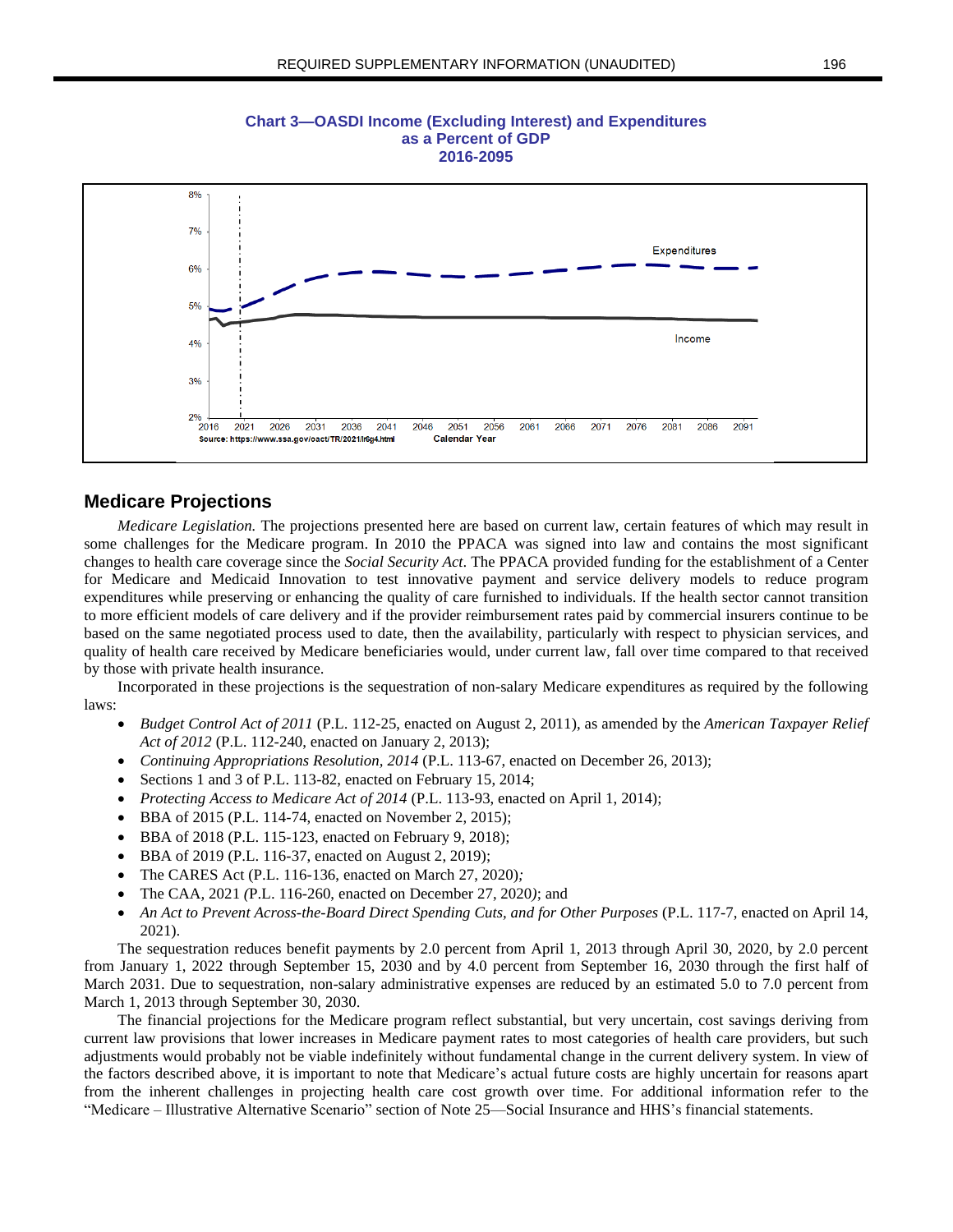*Changes in Projection Methods.* The long-range cost growth rates must be modified to reflect demographic impacts. In the 2020 report, these impacts reflected the changing distribution of Medicare enrollment by age and sex, and the beneficiary's proximity to death, which is referred to as a TTD adjustment. The TTD adjustment reflects the fact that the closer an individual is to death, the higher his or her health care spending is.

*Total Medicare*. Chart 4 shows expenditures and current-law non-interest revenue sources for HI and SMI combined as a percent of GDP. Under the PPACA, beginning in 2013 the HI Trust Fund receives an additional 0.9 percent tax on earnings in excess of \$250,000 for joint tax return filers and \$200,000 for individual tax return filers. As a result of this provision, it is projected that payroll taxes will grow slightly faster than GDP. After 2021, HI revenue from income taxes on Social Security benefits will gradually increase as a share of GDP as the share benefits subject to such taxes increase. Beginning in 2009, as HI payroll tax receipts declined due to the recession and general revenue increased, the transfers became the largest single source of income to the Medicare program as a whole. General revenue transfers to the Part B account increased significantly in 2016, as required by the BBA of 2015 to compensate for premium revenue that was not received in 2016 due to the hold harmless provision, which limited the Part B premium increase for a majority of beneficiaries. After decreasing from 2016 to 2017, and from 2020 through 2022 general revenues are projected to gradually increase through 2039 to about 50.0 percent of Medicare financing, stabilizing thereafter. SMI premiums will also grow in proportion to general revenue transfers, placing a growing burden on beneficiaries. Medicare Part B and D general revenues equal 2.0 percent of GDP in 2020 and will increase to an estimated 3.1 percent in 2095 under current law.





*Medicare, Part A Income and Expenditures as a Percent of Taxable Payroll.* Chart 5 illustrates income (excluding interest) and expenditures as a percentage of taxable payroll. The standard HI payroll tax rate is not scheduled to change in the future under current law, most payroll tax income as a percentage of taxable payroll is estimated to remain constant at 2.9 percent. Income from taxation of Social Security benefits will also increase faster than taxable payroll because the income thresholds determining taxable benefits are not indexed for price inflation. Since these income thresholds are not indexed, over time an increasing proportion of workers and their earnings will become subject to the additional HI tax rate.

In 2021 and beyond, as indicated in Chart 5, the cost rate is projected to rise, primarily due to the continued retirements of those in the Baby Boom generation and partly due to an acceleration of health services cost growth. This cost rate increase is moderated by the accumulating effect of the productivity adjustments to provider price updates, which are estimated to reduce annual HI per capita cost growth by an average of 0.5 percent through 2030 and 1.0 percent thereafter. The percentage of expenditures covered by tax revenues is projected to decrease from 91.0 percent in 2026 to 78.0 percent in 2045 and then to increase to about 91.0 percent by the end of the projection period.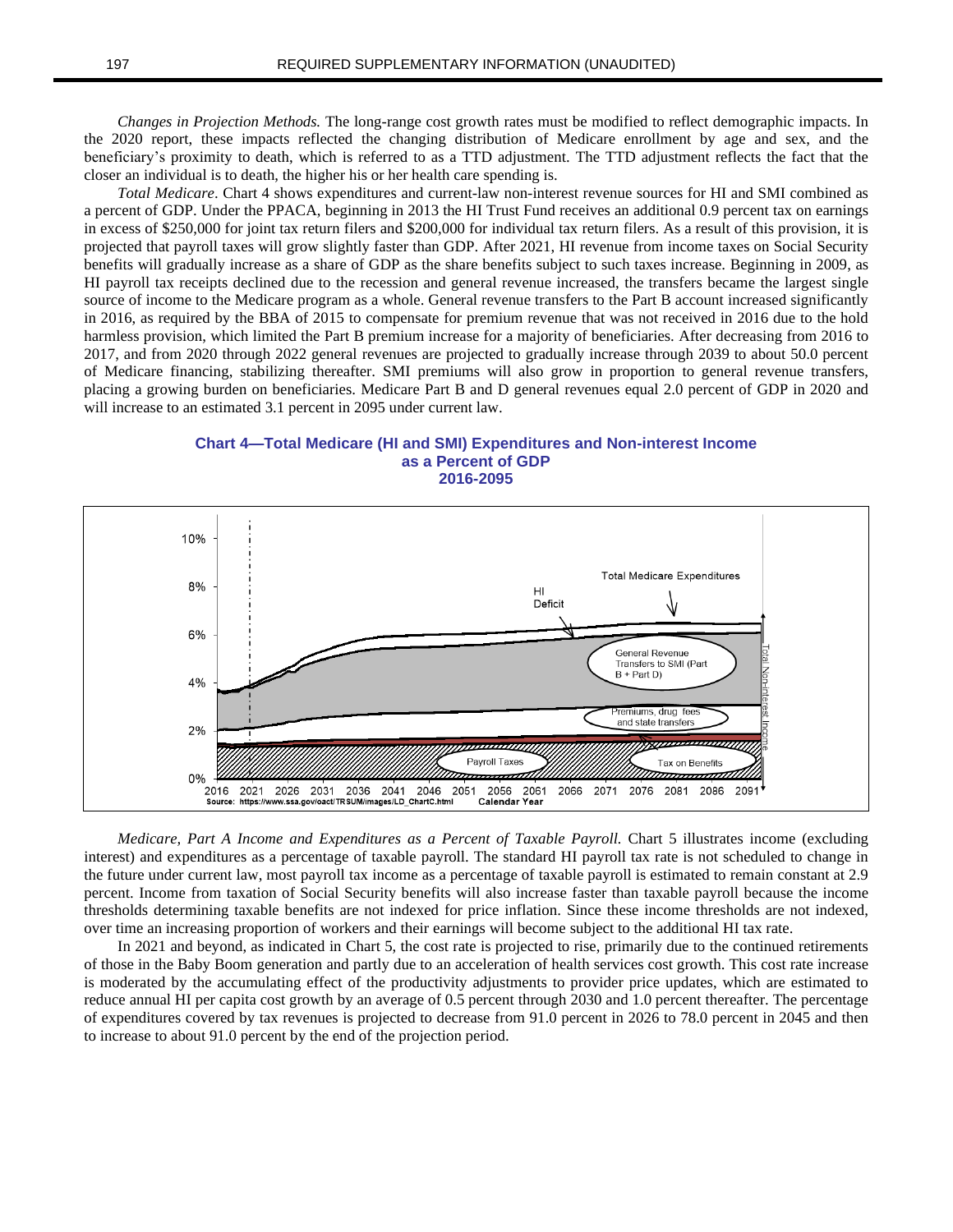

**Chart 5—Medicare Part A Income (Excluding Interest) and Expenditures as a Percent of Taxable Payroll 2016-2095**

*Medicare, Part A Income and Expenditures as a Percent of GDP*. Chart 6 shows estimated annual non-interest income and expenditures, expressed as a percent of GDP, the total value of goods and services produced in the U.S. This measure provides an idea of the relative financial resources that will be necessary to pay for Medicare services. In 2020, the expenditures were \$402.2 billion, which was 1.9 percent of GDP. This percentage is projected to increase steadily until about 2042 and then remain fairly level throughout the rest of the 75-year period, as the accumulated effects of the price update reductions are realized.



**Chart 6—Medicare Part A Income (Excluding Interest) and Expenditures as a Percent of GDP 2016-2095**

Medicare Part B and Part D Premium as well as State Transfer Income and Expenditures as a Percent of GDP. Chart 7 shows expenditures for the Part B and D Program expressed as a percent of GDP. It is important to examine the projected rise in expenditures and the implications for beneficiary premiums and General Fund transfers.

In 2020, SMI expenditures were \$523.6 billion, or about 2.5 percent of GDP. Under current law, they would grow to about 4.0 percent of GDP within 25 years and to 4.4 percent by the end of the projection period. To match the faster growth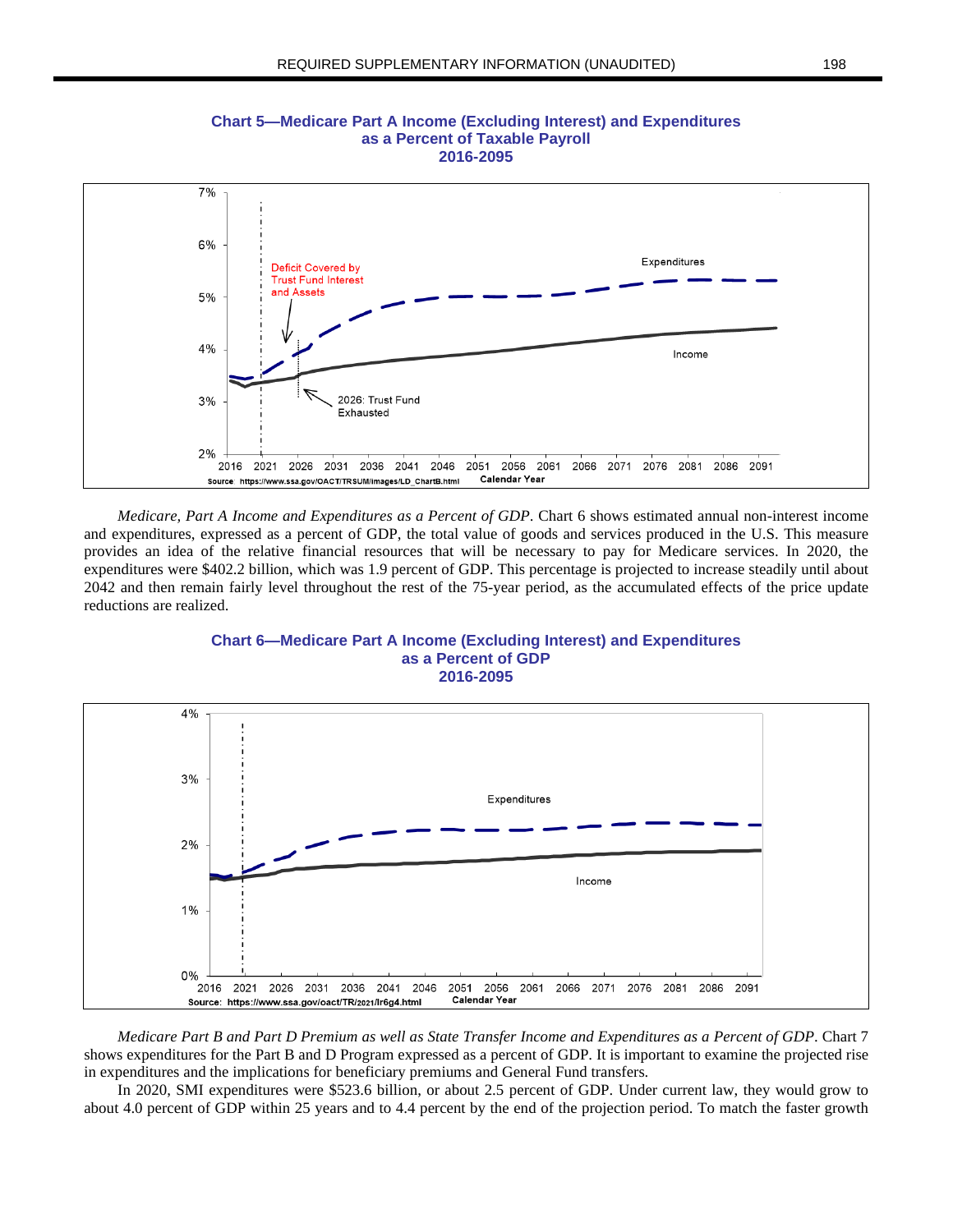rates for SMI expenditures, beneficiary premiums, along with general revenue contributions, would increase more rapidly than GDP over time but at a slower rate compared to the last 10 years. Average per beneficiary costs for Part B and Part D benefits are projected to increase after 2020 by about 4.3 percent annually. The associated beneficiary premiums—and General Fund transfers would increase by approximately the same rate. The special state payments to the Part D account are set by law at a declining portion of the states' forgone Medicaid expenditures attributable to the Medicare drug benefit.





### **Social Security and Medicare Sensitivity Analysis**

Projections of the future financial status of the Social Insurance programs depend on many demographic and economic assumptions. The estimates presented here are based on the assumption that the trust funds will continue under current law except that the full amount of Social Security and Medicare HI scheduled benefits are paid after trust fund depletion contrary to current law. Income will depend on how these factors affect the size and composition of the working population and the level and distribution of wages and earnings. Similarly, the cost will depend on how these factors affect the size and composition of the beneficiary population and the general level of benefits.

Because actual experience is likely to differ from the estimated or assumed values of these factors, this section is included to illustrate the sensitivity of the long-range projections to changes in assumptions by analyzing key assumptions: average annual reduction in death rates for Social Security, average annual growth in health costs for Medicare, total fertility rate, real-wage differential, CPI change, net immigration, and real interest rate.

For this analysis, the intermediate assumptions are used as the reference point, and each selected assumption is varied individually. The variation used for each individual assumption reflects the levels used for that assumption in the low-cost and high-cost projections. For example, when analyzing sensitivity with respect to variation in real wages, income, and expenditure projections using the intermediate assumptions are compared to the outcome when projections are done by changing only the real wage assumption to either low-cost or high-cost alternatives.

While the COVID-19 pandemic has significantly affected the Medicare short-term financing and spending, it is not expected to have a large effect on the financial status of the trust funds after 2024. The pandemic is an example of the inherent uncertainty in projecting healthcare financing and spending over any duration.

The following tables show the PV of the estimated excess of Social Security and Medicare cost over income for the 75 year period, using various assumptions, which are shown in parentheses. The low-cost alternative is characterized by assumptions that improve the financial status of the program (relative to the intermediate assumption) such as slower improvement in mortality (beneficiaries die younger). In contrast, assumptions under the high-cost alternative worsen the financial outlook. All PV are calculated as of January 1, 2021 and are based on estimates of income and cost during the 75 year projection period 2021-2095. Refer to SSA's and HHS's unaudited RSI—Social Insurance section for additional information on the Social Insurance programs sensitivity analysis.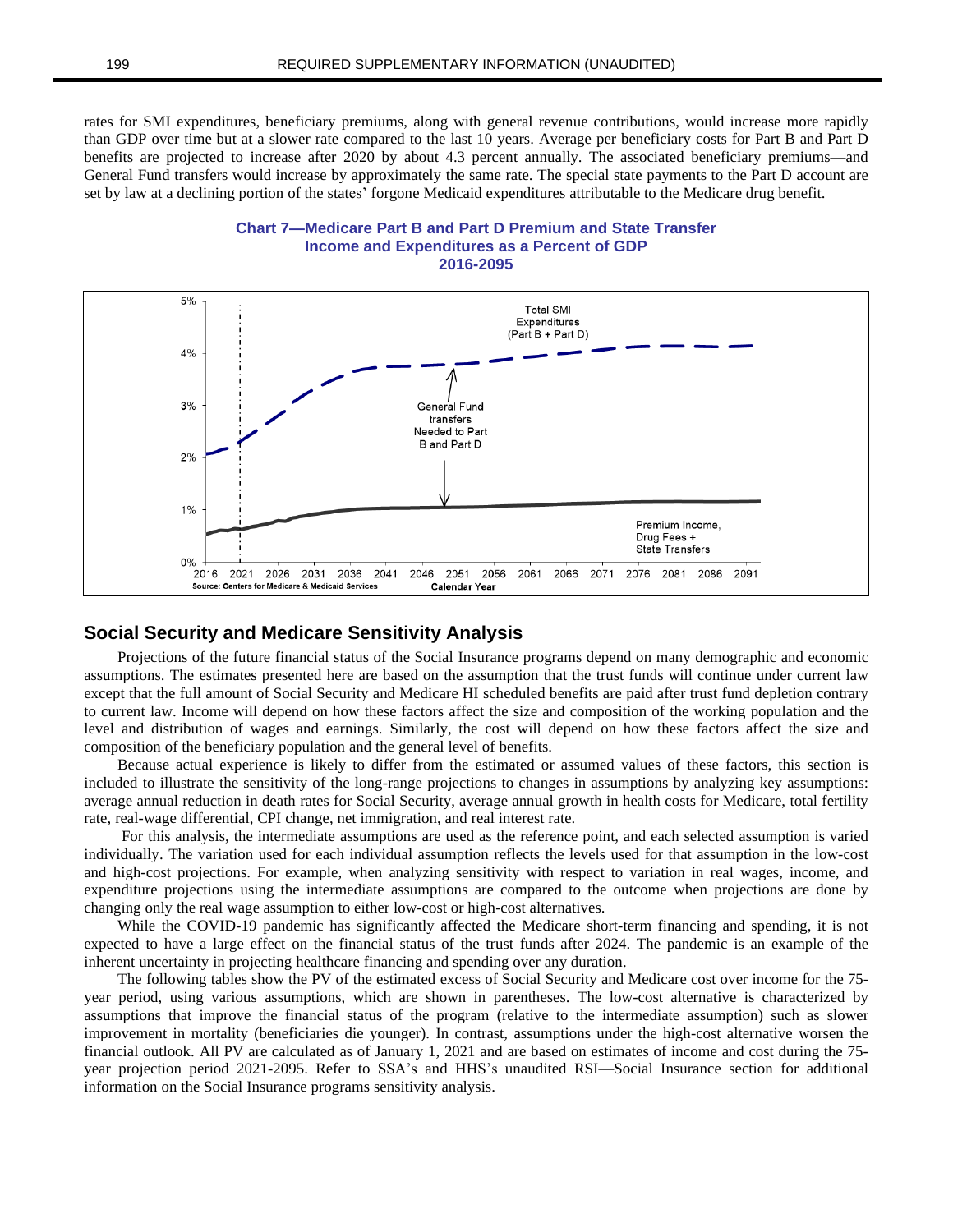## **Present Values of Estimated OASDI Expenditures in Excess of Income Under Various Assumptions, 2021-2095**

(Dollar values in billions; values of assumptions shown in parentheses)

|                   | <b>Financing Shortfall Range</b> |              |           |  |  |  |
|-------------------|----------------------------------|--------------|-----------|--|--|--|
| <b>Assumption</b> | Low                              | Intermediate | High      |  |  |  |
|                   | 18,723                           | 22,742       | 27,530    |  |  |  |
|                   | (0.3)                            | (0.7)        | (1.3)     |  |  |  |
|                   | 20,589                           | 22,742       | 25,789    |  |  |  |
|                   | (2.2)                            | (2.0)        | (1.7)     |  |  |  |
|                   | 18,579                           | 22,742       | 25,390    |  |  |  |
|                   | (1.8)                            | (1.2)        | (0.5)     |  |  |  |
|                   | 22,174                           | 22,742       | 23,327    |  |  |  |
|                   | (3.0)                            | (2.4)        | (1.8)     |  |  |  |
|                   | 21,271                           | 22,742       | 24,128    |  |  |  |
|                   | (1,688,000)                      | (1,248,000)  | (830,000) |  |  |  |
|                   | 19,364                           | 22,742       | 26,986    |  |  |  |
|                   | (2.8)                            | (2.3)        | (1.8)     |  |  |  |

The increase and decrease discussed below for each projection are relative to the changes shown in the table above over the 75-year projection period.

- The average annual reduction in death rates: If people die younger Social Security income relative to cost would decrease by \$4,019.0 billion; if people live longer shortfall would increase by \$4,788.0 billion.
- Total fertility rate: If there are more workers compared to beneficiaries Social Security income relative to cost would decrease by \$2,153.0 billion; if there are fewer workers compared to beneficiaries the shortfall would increase by \$3,047.0 billion.
- Real-wage differential: Higher real wage growth results in faster income growth relative to expenditure growth; if real-wage growth is higher Social Security income relative to cost would decrease by \$4,163.0 billion; if real-wage growth is lower the shortfall would increase by \$2,648.0 billion.
- CPI change: If the ultimate annual increase in the CPI percentage is higher Social Security income relative to cost would decrease by \$568.0 billion; if the ultimate annual increase in the CPI percentage is lower shortfall would increase by \$585.0 billion.
- Net immigration: If there is a larger increase in immigration levels then Social Security income relative to cost would decrease by \$1,471.0 billion; if there is a smaller increase in immigration levels the shortfall would increase by \$1,386.0 billion.
- Real interest rate: If the ultimate real interest rate is higher than Social Security income relative to cost when measured in PV terms would decrease by \$3,378.0 billion; if the ultimate annual real interest rate is lower, then the shortfall would increase by \$4,244.0 billion.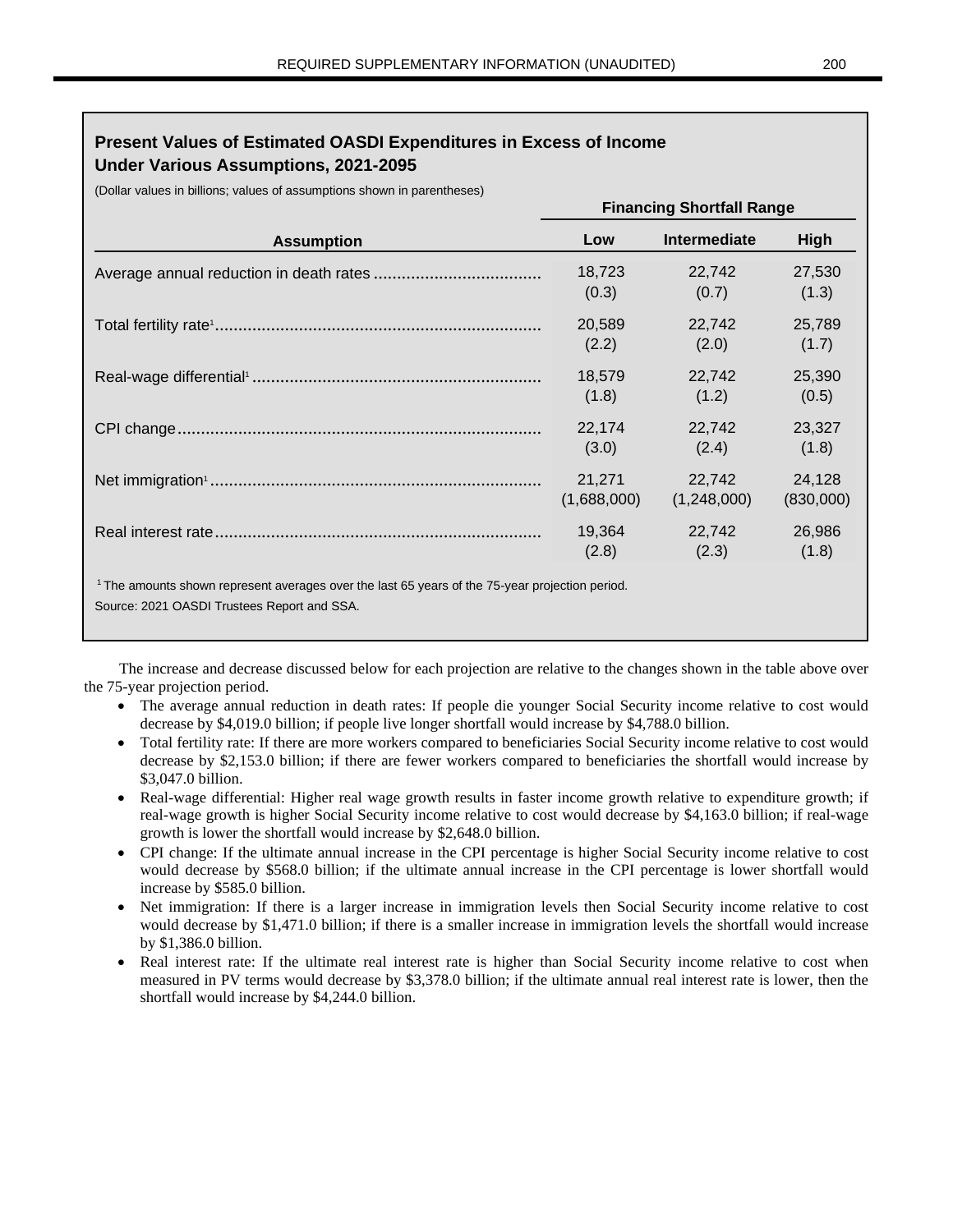## **Present Values of Estimated Medicare Part A Expenditures in Excess of Income Under Various Assumptions, 2021-2095**

(Dollar values in billions; values of assumptions shown in parentheses)

|                   | <b>Financing Shortfall Range</b> |              |             |  |  |  |
|-------------------|----------------------------------|--------------|-------------|--|--|--|
| <b>Assumption</b> | Low                              | Intermediate | <b>High</b> |  |  |  |
|                   | (3,990)                          | 5,057        | 19,568      |  |  |  |
|                   | (2.7)                            | (3.7)        | (4.7)       |  |  |  |
|                   | 4,326                            | 5,057        | 6,093       |  |  |  |
|                   | (2.2)                            | (2.0)        | (1.7)       |  |  |  |
|                   | 2,025                            | 5,057        | 6,718       |  |  |  |
|                   | (1.8)                            | (1.2)        | (0.5)       |  |  |  |
|                   | 3,862                            | 5,057        | 6,676       |  |  |  |
|                   | (3.0)                            | (2.4)        | (1.8)       |  |  |  |
|                   | 4,783                            | 5,057        | 5,861       |  |  |  |
|                   | (1,736,000)                      | (1,280,000)  | (844,000)   |  |  |  |
|                   | 4,446                            | 5,057        | 5,563       |  |  |  |
|                   | (2.8)                            | (2.3)        | (1.8)       |  |  |  |
| Source: CMS       |                                  |              |             |  |  |  |
|                   |                                  |              |             |  |  |  |

The increase and decrease discussed below for each projection are relative to the changes shown in the table above over the 75-year projection period.

- Average annual growth in health care costs: The financial status of the HI Trust Fund is extremely sensitive to the growth rates for health care service costs. Slower growth rates will produce a lower aggregate cost of providing covered health care services. If a slower growth rate is attained Medicare Part A income relative to cost would decrease by \$9,047.0 billion; if the growth rate is higher the shortfall would increase by \$14,511.0 billion.
- Total fertility rate: If there are more workers compared to beneficiaries Medicare Part A income relative to cost would decrease by \$731.0 billion; if there are fewer workers compared to beneficiaries, the shortfall would increase by \$1,036.0 billion.
- Real-wage differential: Faster real-wage growth results in smaller HI cash flow deficits. If real-wage growth is higher Medicare Part A income relative to cost would decrease by \$3,032.0 billion; if real wage growth is lower, the shortfall would increase by \$1,661.0 billion.
- CPI change: If the ultimate annual increase in the CPI percentage is higher Medicare Part A income relative to cost would decrease by \$1,195.0 billion; if the ultimate annual increase in the CPI percentage is lower the shortfall would increase by \$1,619.0 billion.
- Net immigration: If there is a larger increase in immigration levels then Medicare Part A relative to cost would decrease by \$274.0 billion; if there is a smaller increase in immigration levels the shortfall would increase by \$804.0 billion.
- Real interest rate: If the ultimate real interest rate is higher than Medicare Part A income relative to cost, when measured in PV terms would decrease by \$611.0 billion; if the ultimate real interest rate is lower, then the shortfall would increase by \$506.0 billion.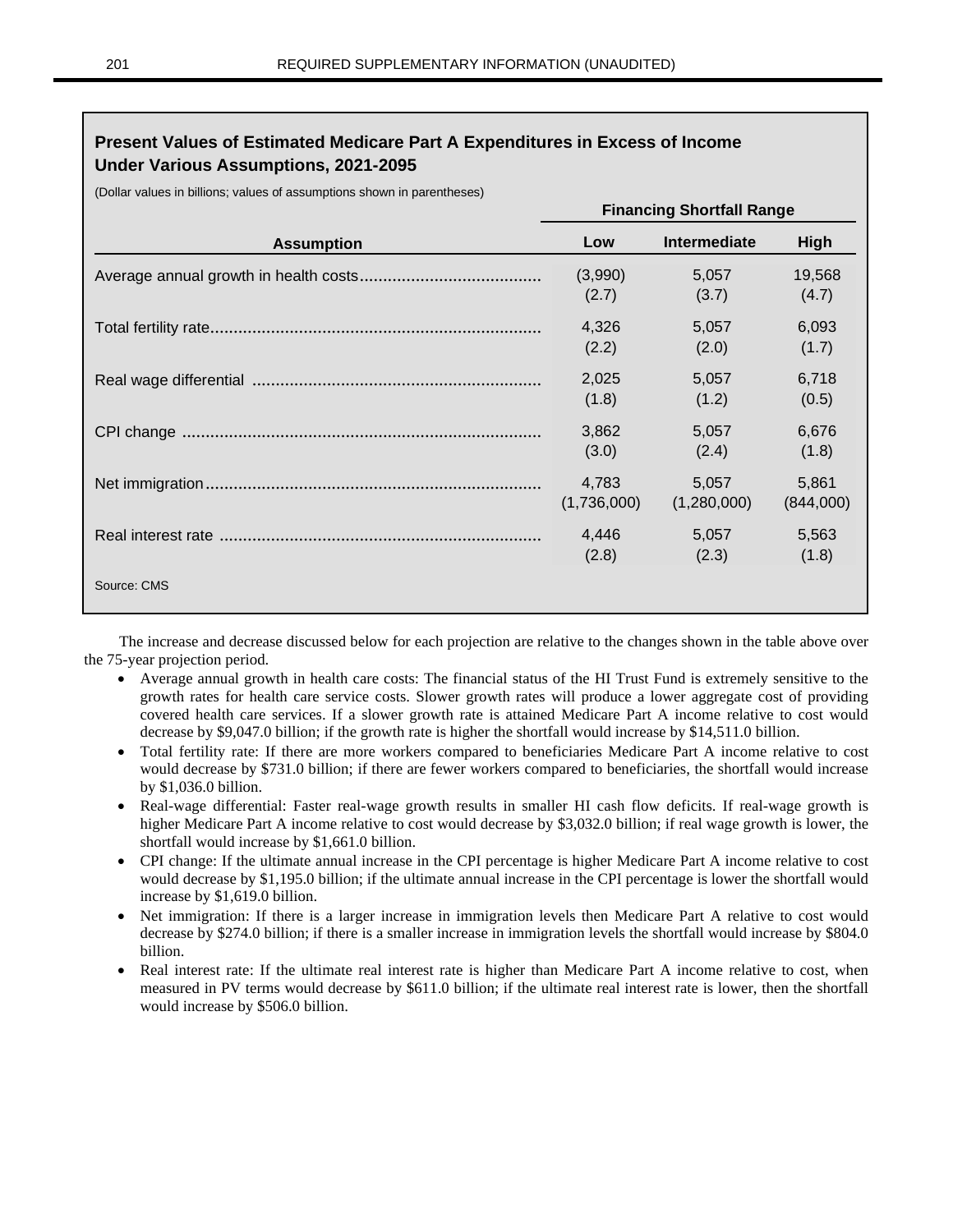## **Present Values of Estimated Medicare Parts B and D Future Expenditures Less Premium Income and State Transfers Under Three Health Care Cost Growth Assumptions, 2021-2095**

(In billions of dollars)

|                                                                                                                                              | <b>Government-wide Resources Needed</b> |                     |             |  |  |
|----------------------------------------------------------------------------------------------------------------------------------------------|-----------------------------------------|---------------------|-------------|--|--|
|                                                                                                                                              | Low                                     | <b>Intermediate</b> | <b>High</b> |  |  |
| Medicare Program <sup>1</sup>                                                                                                                | (2.7)                                   | (3.7)               | (4.7)       |  |  |
|                                                                                                                                              | 25.282                                  | 35.503              | 51,693      |  |  |
| Part D.                                                                                                                                      | 5.402                                   | 7.657               | 11,273      |  |  |
| <sup>1</sup> Annual growth rate is the aggregate cost of providing covered health care services to beneficiaries. The low and high scenarios |                                         |                     |             |  |  |

assume that costs increase 1.0 percent slower or faster, respectively, than the intermediate assumption.

Source: CMS

The table above shows the effects of various assumptions about the growth in health care costs on the PV of estimated Part B and D expenditures in excess of income in the terms of government-wide resources needed due to the financing mechanism (General Fund transfers) for Medicare Parts B and D. As with Part A, net Part B and D expenditures are very sensitive in the health care cost growth assumption. If a slower growth rate is attained government-wide resources needed for Part B would decrease by \$10,221.0 billion and Part D by \$2,255.0 billion; if the growth rate is higher, government-wide resources needed would increase to \$16,190.0 billion for Part B and to \$3,616.0 billion for Part D.

### **Sustainability of Social Security and Medicare**

#### **75-Year Horizon**

According to the 2021 Medicare Trustees' Report, the HI Trust Fund is projected to remain solvent until 2026 and, according to the 2021 Social Security Trustees' Report, the OASI and DI Trust Fund is projected to have sufficient reserves to pay full benefits on time until 2033 and 2057, respectively. In each case, some general revenues must be used to satisfy the authorization of full benefit payments until the year of trust fund depletion. This occurs when the trust fund interest income and balances accumulated during prior years are needed to pay benefits, which leads to a transfer from general revenues to the trust funds. Moreover, under current law, General Fund transfers to the SMI Trust Fund will occur into the indefinite future and will continue to grow with the growth in health care expenditures.

The potential magnitude of future financial obligations under these three social insurance programs is, therefore, important from a budget perspective as well as for understanding generally the growing resource demands of the programs on the economy. From the 75-year budget perspective, the PV of the additional resources that would be necessary to meet projected expenditures, for the three programs combined, is \$71.0 trillion. To put this figure in perspective, it would represent 4.6 percent of the PV of projected GDP over the same period (\$1,545.0 trillion). These resource needs would be in addition to the payroll taxes, benefit taxes, and premium payments. Asset redemptions and Medicare Part B and D general revenue transfers represent formal budget commitments, but no provision exists for covering the Medicare Part A and Social Security Trust Fund deficits once assets are depleted.

The table below shows the magnitudes of the primary expenditures and sources of financing for the three trust funds computed on an open-group basis for the next 75 years and expressed in PV. The data are consistent with the SOSI included in the principal financial statements.

From the government-wide perspective, the PV of the total resources needed for the Social Security and Medicare Programs over and above current-law funding sources (payroll taxes, benefit taxes, and premium payments from the public) is \$70,959.0 billion. From the trust fund perspective, which counts the trust funds (\$3,249.0 billion) and the general revenue transfers to the SMI Program (\$43,160.0 billion) as dedicated funding sources, additional resources needed to fund the programs are \$24,550.0 billion.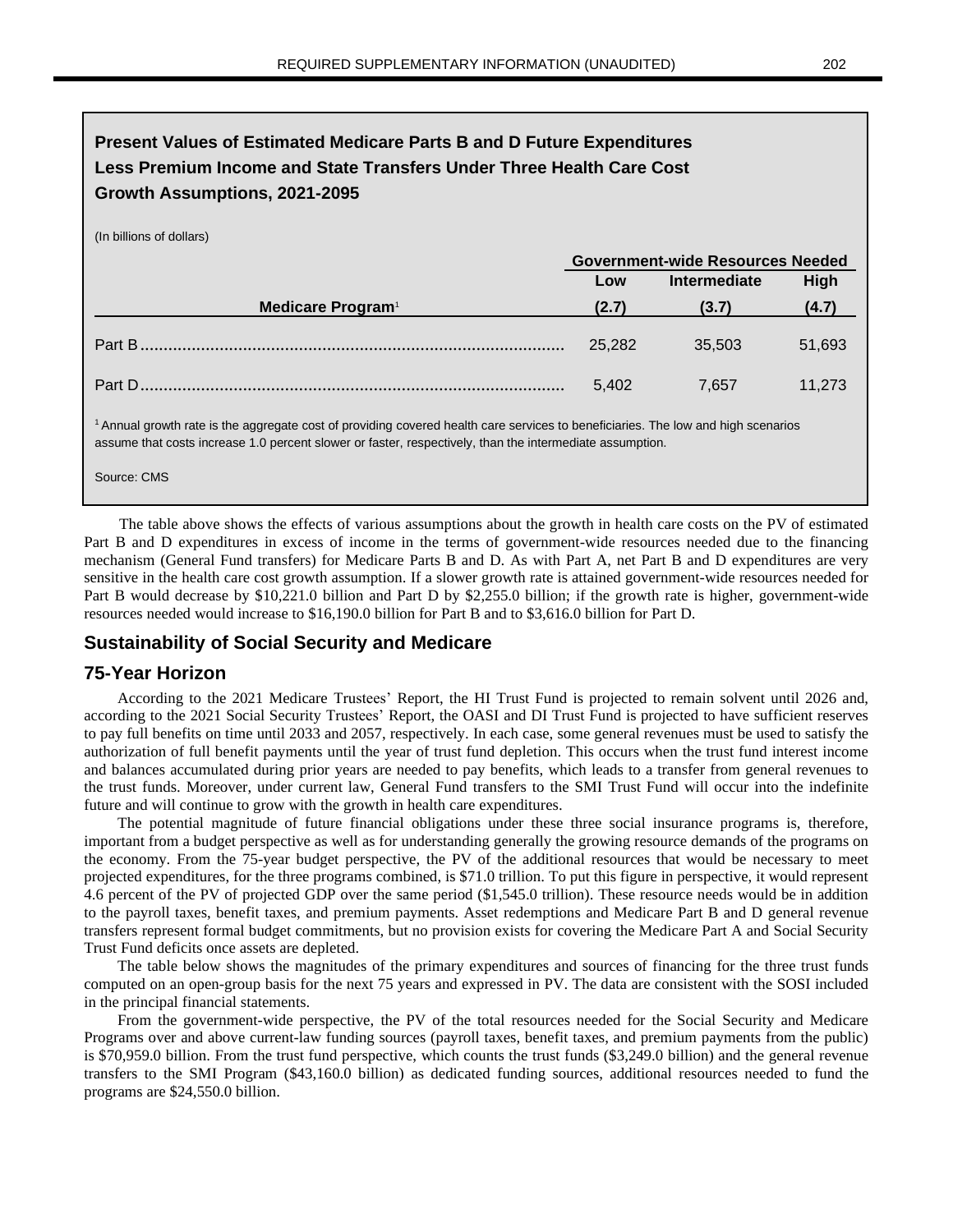## **Present Values of Costs Less Revenues of 75-Year Open Group Obligations HI, SMI, and OASDI as of January 1, 2021**

|                                         |                          | <b>SMI</b>    |                |                          |              |
|-----------------------------------------|--------------------------|---------------|----------------|--------------------------|--------------|
| (In billions of dollars)                | HI                       | <b>Part B</b> | <b>Part D</b>  | <b>OASDI</b>             | <b>Total</b> |
| <b>Revenues from the public:</b>        |                          |               |                |                          |              |
|                                         | 26,319                   |               | $\blacksquare$ | 78.580                   | 104.899      |
|                                         | 391                      | 14.509        | 3,206          |                          | 18,106       |
|                                         | 26,710                   | 14,509        | 3,206          | 78,580                   | 123,005      |
|                                         |                          | 50,012        | 10,863         | 101,322                  | 193,964      |
|                                         | 5,057                    | 35.503        | 7,657          | 22,742                   | 70,959       |
| Revenues from other government accounts | $\overline{\phantom{a}}$ | 35,503        | 7,657          | $\overline{\phantom{a}}$ | 43,160       |
|                                         | 198                      | 133           | 10             | 2,908                    | 3,249        |
|                                         | 4,859                    | (133)         | (10)           | 19,834                   | 24,550       |

<sup>1</sup>Net results are computed as costs less revenues and trust fund balances. Negative values are indicative of surpluses. Source: 2021 OASDI and Medicare Trustees' Reports

#### **Infinite Horizon**

The 75-year horizon is consistent with the primary focus of the Social Security and Medicare Trustees' Reports. Experts have noted that limiting the projections to 75 years understates the magnitude of the long-range unfunded obligations because summary measures (such as the actuarial balance and open-group unfunded obligations) reflect the full amount of taxes paid by the next two or three generations of workers, but not the full amount of their benefits. One approach to addressing the limitation of 75-year summary measures is to extend the projections horizon indefinitely, so that the overall results reflect the projected costs and revenues after the first 75 years. The open-group infinite horizon net obligation is the PV of all expected future program outlays less the PV of all expected future program tax and premium revenues. Such a measure is provided in the following table for the three trust funds represented above.

From the budget or government-wide perspective, the values in line 1 plus the values in line 4 are summed in the last line of the table and represent the value of resources needed to finance each of the programs into the infinite future. The total resources needed for all the programs sums to \$166.1 trillion in PV terms. This need can be satisfied only through increased borrowing, higher taxes, reduced program spending, or some combination.

The second line shows the value of the trust fund at the beginning of 2021. For the HI and OASDI Programs this represents the extent the programs are funded from the trust fund perspective. From that perspective, when the trust fund is subtracted, an additional \$59.8 trillion is needed to sustain the Social Security program into the infinite future, while the Medicare Part A program reflects a projected surplus of \$10.5 trillion over the infinite horizon. As described above, from the trust fund perspective, the SMI Program is fully funded; from a government-wide basis, the substantial gap that exists between premiums, state transfer revenue, and program expenditures in the Part B and D Program (\$87.4 trillion and \$26.2 trillion, respectively) represents future general revenue obligations of the federal budget.

In comparison to the analogous 75-year number in the table above, extending the calculations beyond 2095, captures the full lifetime benefits, plus taxes and premiums of all current and future participants. The shorter horizon understates the total financial needs by capturing relatively more of the revenues from current and future workers and not capturing all the benefits that are scheduled to be paid to them.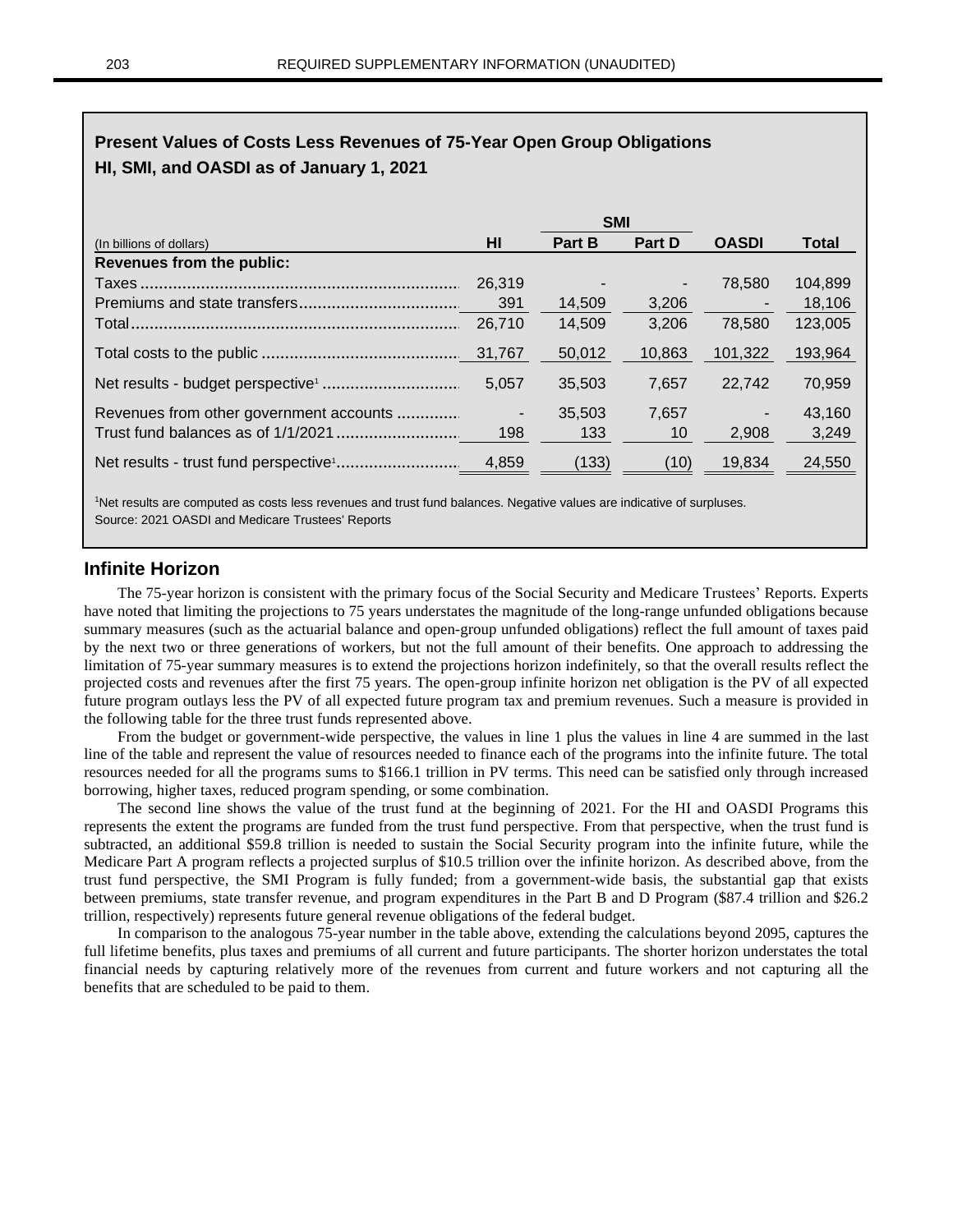# **Present Values of Costs Less Tax, Premium and State Transfer Revenue through the Infinite Horizon, HI, SMI, OASDI as of January 1, 2021**

|                                                           |        | <b>SMI</b>    |                          |              |              |
|-----------------------------------------------------------|--------|---------------|--------------------------|--------------|--------------|
| (In trillions of dollars)                                 | HI     | <b>Part B</b> | <b>Part D</b>            | <b>OASDI</b> | <b>Total</b> |
| Present value of future costs less future taxes,          |        |               |                          |              |              |
| premiums, and state transfers for current participants    | 13.5   | 29.0          | 5.6                      | 46.2         | 94.3         |
|                                                           | 0.2    | 0.1           | $\overline{\phantom{a}}$ | 2.9          | 3.2          |
| Equals net obligations for past and current participants. | 13.3   | 28.9          | 5.6                      | 43.3         | 91.1         |
|                                                           | (23.8) | 58.5          | 20.6                     | 16.5         | 71.8         |
| Equals net obligations through the infinite future for    |        |               |                          |              |              |
|                                                           | (10.5) | 87.4          | 26.2                     | 59.8         | 162.9        |
| Present values of future costs less the present           |        |               |                          |              |              |
| values of future income over the infinite horizon         | (10.3) | 87.5          | 26.2                     | 62.7         | 166.1        |
| Source: 2021 OASDI and Medicare Trustees' Reports         |        |               |                          |              |              |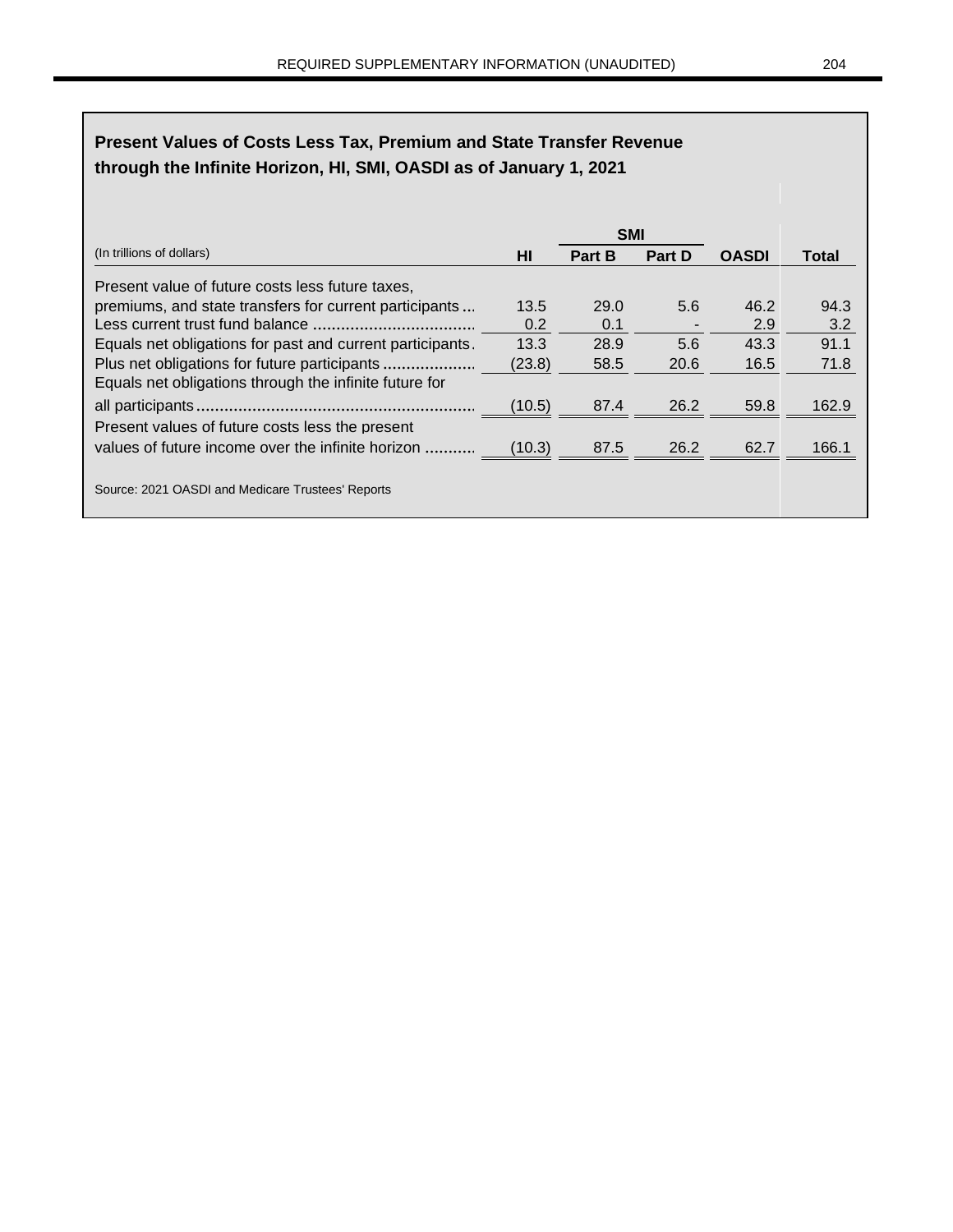# **Railroad Retirement, Black Lung, and Unemployment Insurance**

#### **Railroad Retirement**

The RRB was created in the 1930s to establish a retirement benefit program for the nation's railroad workers. The RRB and the SSA share jurisdiction over the payment of retirement and survivor benefits. Railroad retirement pays full retirement annuities at age 60 to railroad workers with 30 years of service and disability annuities based on total or occupational disability. It also pays annuities to certain beneficiaries of deceased railroad workers.

Payroll taxes paid by railroad employers and their employees provide a primary source of income for the Railroad Retirement and Survivors' Benefit Program. Other sources of program income include: the RRB-SSA-CMS Financial Interchanges with the Social Security and Medicare Trust Funds, federal income taxes on railroad retirement benefits, appropriations, and earnings on investments.

Revenues in excess of benefit payments are invested to provide additional trust fund income. Legislation enacted in 2001 allowed for Railroad Retirement Account funds transferred to the NRRIT to be invested in non-governmental assets, as well as in governmental securities.

Since its inception, NRRIT has received \$21.3 billion from RRB and returned \$29.8 billion. During FY 2021, the NRRIT made net transfers of \$2.8 billion to the RRB to pay retirement benefits. Administrative expenses of the trust are paid out of trust assets. The balance as of September 30, 2021, and 2020, of non-federal securities and investments of the NRRIT are disclosed in Note 7—Investments.

#### **Black Lung**

*The Federal Coal Mine Health and Safety Act of 1969* created the BLDBP to provide compensation, medical, and survivor benefits for eligible coal miners who are totally disabled due to pneumoconiosis (Black Lung Disease) arising out of their coal mine employment and the BLDTF provides benefit payments when no responsible mine operator can be assigned the liability.

Black lung disability benefit payments are funded by excise taxes from coal mine operators based on the domestic sale of coal, as are the program's administrative costs. These taxes are collected by the IRS and transferred to the BLDTF.

P.L. 110-343, *Division B-Energy Improvement and Extension Act of 2008*, enacted on October 3, 2008, among other things, restructured the BLDTF debt by refinancing the outstanding high interest rate repayable advances with low interest rate discounted debt instruments similar in form to zero-coupon bonds, plus a one-time appropriation. This act also allowed that any subsequent debt issued by the BLDTF may be used to make benefit payments, other authorized expenditures, or to repay debt and interest from the initial refinancing.

#### **Unemployment Insurance**

The UI Program was created in 1935 to provide income assistance to unemployed workers who lose their jobs generally through no fault of their own and are unemployed due to a lack of suitable work. The program protects workers during temporary periods of unemployment through the provision of unemployment compensation benefits. The program is administered through a unique system of federal and state partnerships established in federal law but executed through conforming state laws by state officials. The federal government provides broad policy guidance and program direction through the oversight of DOL, while program details are established through individual state UI statutes, administered through state UI entities.

The UI Program is financed through the collection of federal and state unemployment taxes levied on subject employers and deposited in the UTF and federal appropriations. The fund was established to account for the receipt, investment, and disbursement of unemployment taxes. Federal unemployment taxes are used to pay for the administrative costs of the UI Program, including grants to each state to cover the costs of state UI operations and the federal share of extended UI benefits. Federal unemployment taxes are also used to fund an account within the UTF to make advances to state UI accounts when a state's UI account balance has been exhausted and the state is unable to make benefit payments.

#### **Cash Flow Projections**

*Railroad Retirement Income and Expenditures.* Railroad retirement cash flow projections are based on the intermediate set of assumptions used in the RRB's actuarial valuation of the program. Estimated railroad retirement expenditures are expected to exceed estimated income (excluding interest) throughout most of the period, except in 2065.

*Sensitivity Analysis.* The projections of the future financial status of the RRP depend on many economic and demographic assumptions. For additional information on the sensitivity of the long-range projections of the RRP and how the projections are impacted by changes in certain key assumptions, refer to RRB's financial statements.